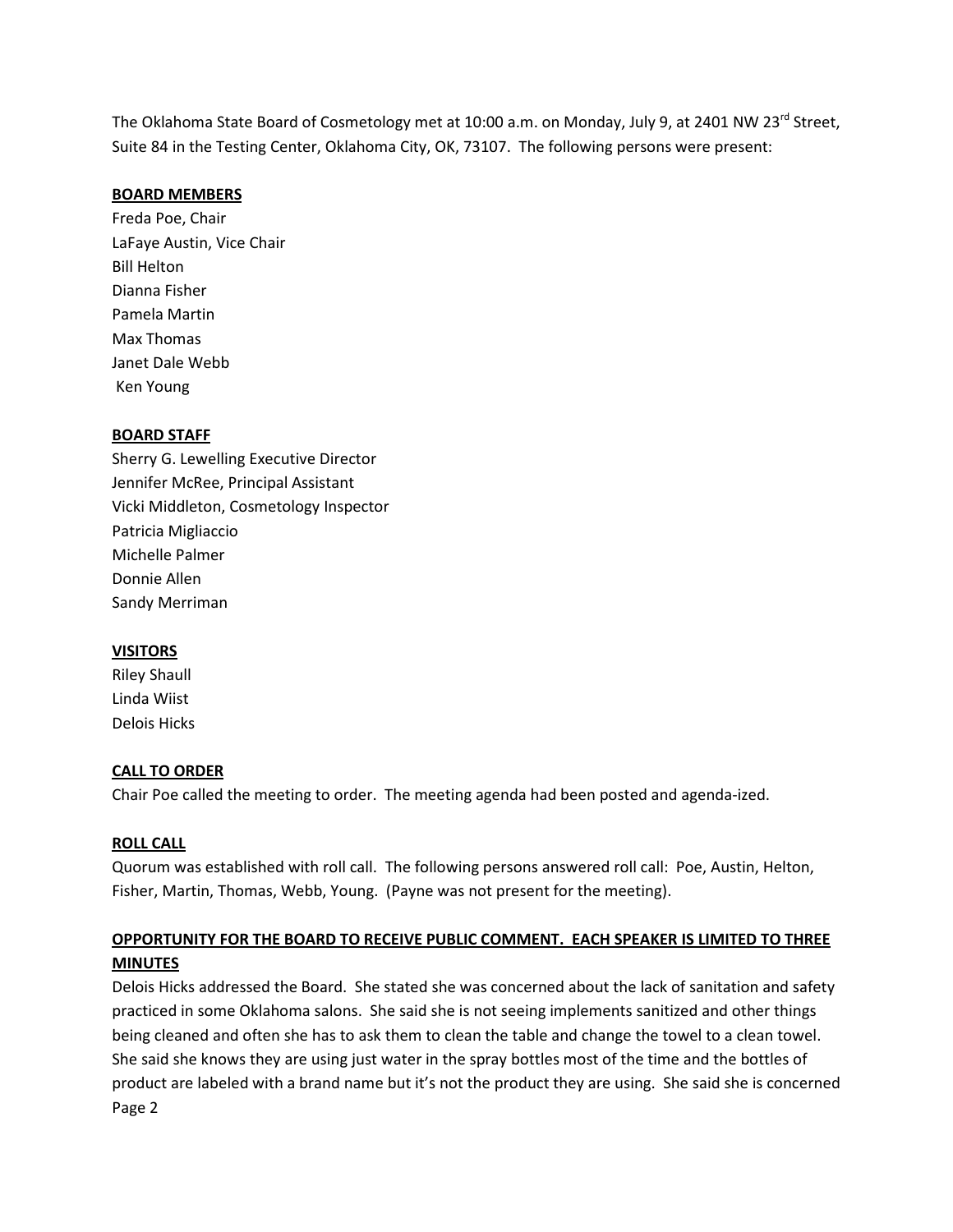July 9, 2012 Board Meeting Minutes

about the lack of inspections the salons are getting. She said she went online to print off complaint

form and found that it requires a notary. She stated that this is prohibiting people from making complaints and she doesn't believe this is fair.

Ms. Lewelling stated that the Board investigates any and all complaints even if anonymous or not notarized. Mr. Young stated that the website should state this.

# DISCUSSION AND BOARD ACTION TO APPROVE OR DISAPPROVE BOARD MEETING MINUTES OF MAY 14, 2012.

A motion was made by Ms. Webb and seconded by Mr. Helton to approve the Board meeting minutes of May 14, 2012.

VOTING: Austin, yes; Helton, yes; Fisher, yes; Martin, yes; Thomas, yes; Webb, yes; and Young, yes. Motion carried.

## DISCUSSION AND BOARD ACTION TO APPROVE OR DISAPPROVE FINANCIAL REPORT (July 1, 2011 to JUNE 30, 2012) – RILEY SHAULL, OSF-AGENCY BUSINESS SERVICES

Mr. Shaull presented the Board with the financial report for July 1, 2011 to June 30, 2012. A motion was made by Mr. Young and seconded by Ms. Austin to approve the Financial Report (July 1, 2011 to June 30, 2012.

VOTING: Austin, yes; Helton, yes; Fisher, yes; Martin, yes; Thomas, yes; Webb, yes; and Young, yes. Motion carried.

## DIRECTOR'S REPORT

Ms. Lewelling presented the Board with a written Director's report. She congratulated Ms. Austin on her re-appointment to the Board. She reminded NIC delegates to take their pins to NIC. She told the Board that new rules, regs and law books had been order. She encouraged the newly elected Chair to appoint a strong Sunset Review Committee as soon as possible in order to being this important process.

## ELECTION OF FY 2013 OFFICERS

Chair Poe asked for nominations for Chair.

Ms. Austin nominated Ms. Webb for Board Chair. Mr. Helton nominated Mr. Young for Board Chair.

VOTING: Austin, Webb; Helton, Young; Fisher, Young; Martin, Young; Thomas, Young; Webb, Young; Young, Webb.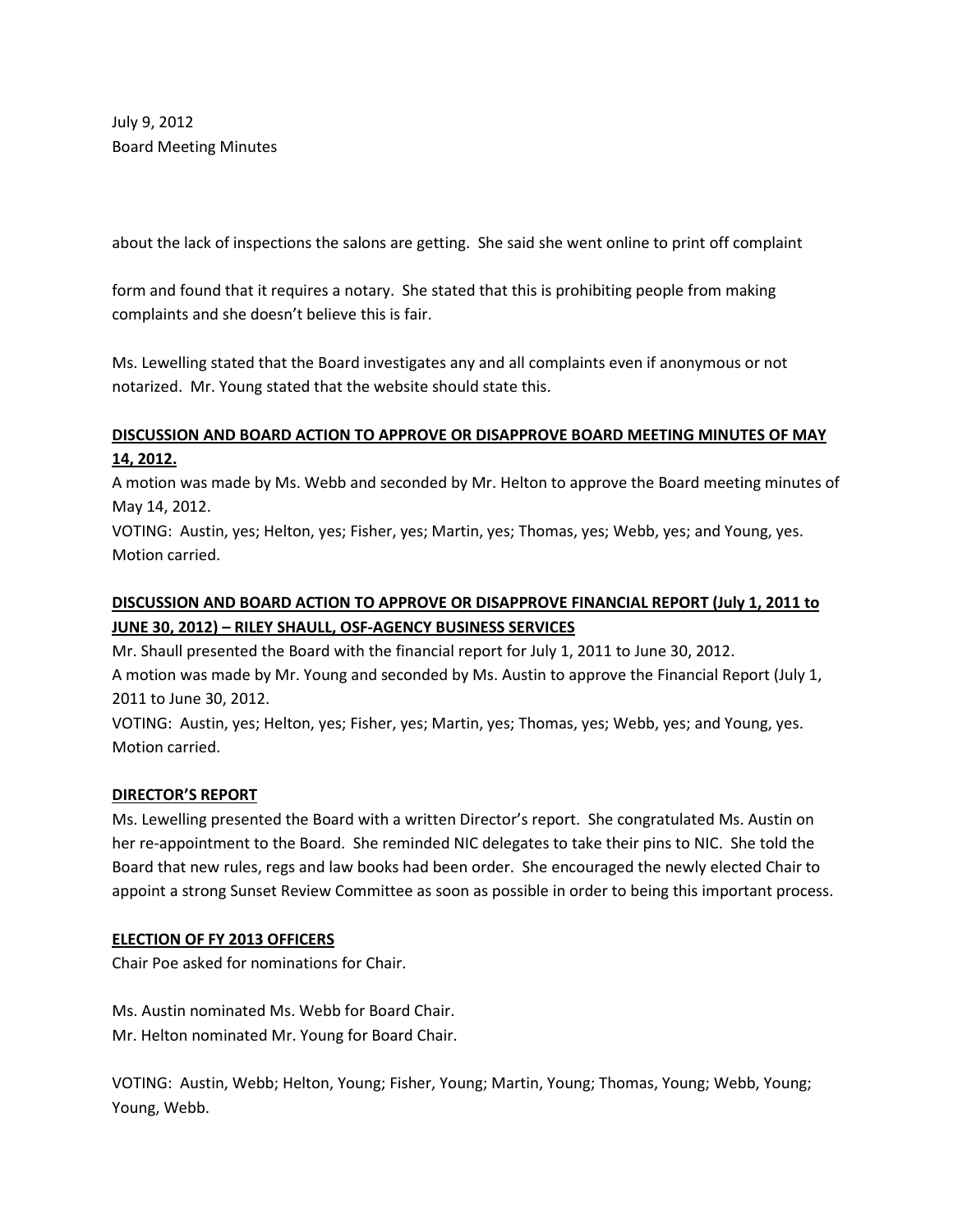Page 3 July 9, Board Meeting Minutes

Chair Poe announced that Mr. Young is the new Chair of the Board.

Chair Poe asked for nominations for Vice Chair.

Ms. Martin nominated Mr. Helton for Vice Chair. Ms. Austin nominated Ms. Webb for Vice Chair.

VOTING: Austin, Webb; Helton, Helton; Fisher, Webb; Martin, Helton; Thomas, Helton; Webb, Webb; Young, Helton.

Chair Poe announced that Mr. Helton was the new Chair of the Board.

# NEW BUSINSS NOT KNOWN OR WHICH COULD NOT HAVE BEEN REASONABLY FORESEN PRIOR TO POSTING OF MEETING AGENDA – 25 O.S. § (A)(9).

No new business was heard.

### BOARD ADJOURNMENT

Chair Poe declared the meeting to be adjourned.